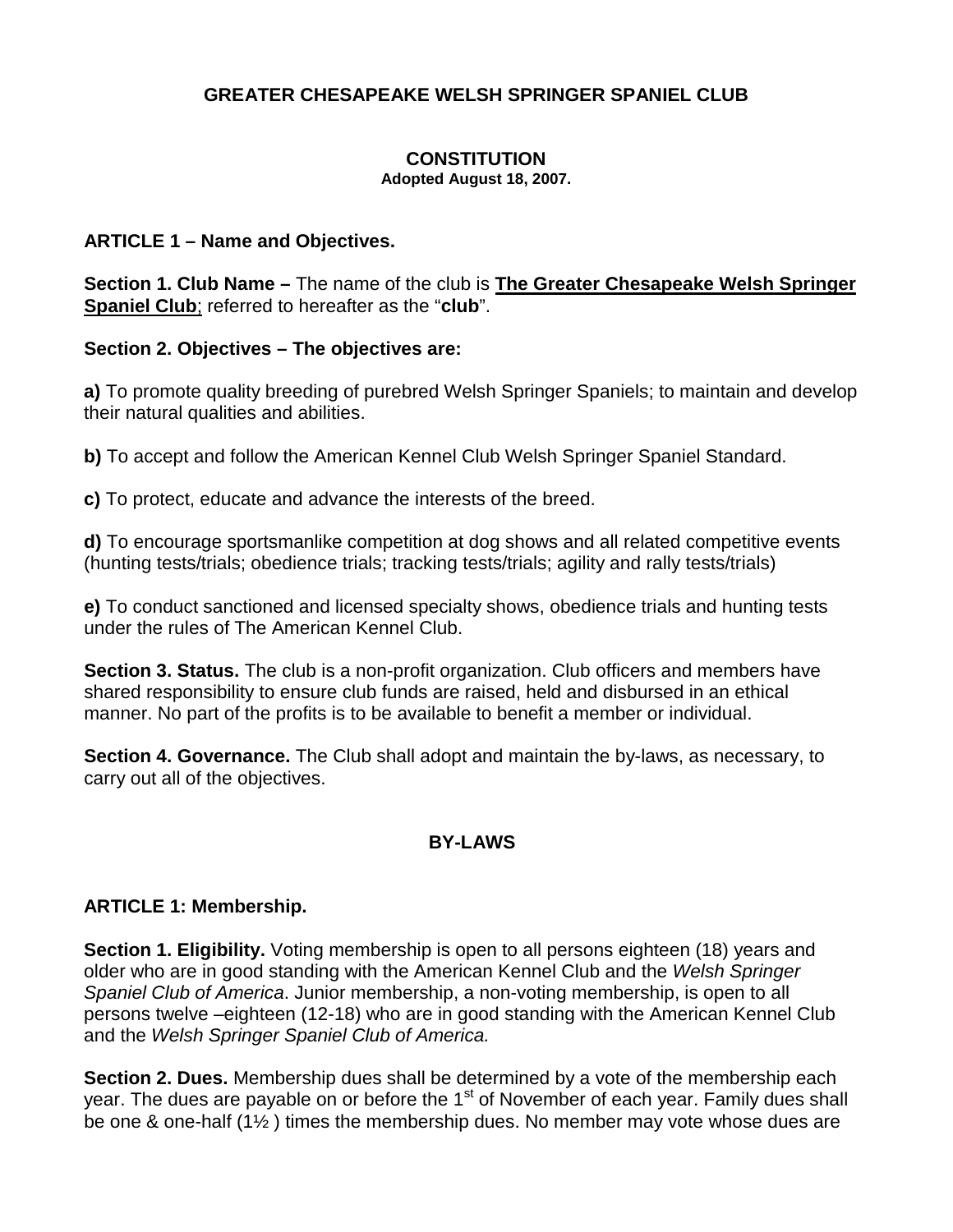not paid for the current year. During the month of September/October, the Treasurer shall send to each member via mail or email, a statement of dues for the ensuing year.

**Section 3. Election to membership.** Each applicant for membership shall apply on a form approved by the Board of Directors. The application shall state name, address and occupation, names of the family member and by their signature agree to abide by this Constitution and By-laws and the rules of the AKC. Accompanying the application, the prospective member shall submit their payment of dues for the current year.

The application shall be submitted to the Corresponding Secretary, who will send an email notice (at least two weeks prior to the next meeting) of receipt of the application and the details of the application, to all of the members who have email and a written notice will be sent to those without email. The application can be read at the next meeting and the sponsor of the applicant will be asked if they would like to speak on their behalf. Any points for discussion should be placed on the table at that point. The applicant for membership should not be present during that time. The application shall then be voted on and must receive an affirmative vote of ¾ of the members present. The vote shall be taken by written ballot which should be counted by two people.

An application which was not accepted must wait six (6) months before reapplying, or at the discretion of the Board.

**Section 4. Termination of membership.** Membership may be terminated by:

**a)** Resignation - Any member in good standing may resign by written notice to the Corresponding Secretary No member may resign while in debt to the club.

**b)** Lapsed membership - A membership will be considered as lapsed and automatically terminated if their dues remain unpaid thirty (30) days after the due date for the dues; however, the Board may grant and additional ninety (90) days of grace to such delinquent members in meritorious cases. In no case may a person be entitled to vote at any club meeting whose dues are unpaid at the time of the meeting.

**c)** By expulsion - A membership may be terminated by expulsion as provided in Article 4.

## **ARTICLE 2: Meetings.**

## **A. General Membership – Meetings.**

**Section 1. Regular Club Meetings.** Club Meetings are to be held quarterly. The Recording Secretary shall notify the membership, by email, phone or regular mail, of the regular meetings at least thirty (30) days prior to the date of the meeting.

**Section 2. Special Meetings.** Special club meetings may be called by: **(a)** the President; **(b)** by a majority vote of the members of the Board who are present and voting at any regular or special meeting of the Board; **(c)** by the Recording Secretary upon receipt of a petition signed by five members of the club who are in good standing.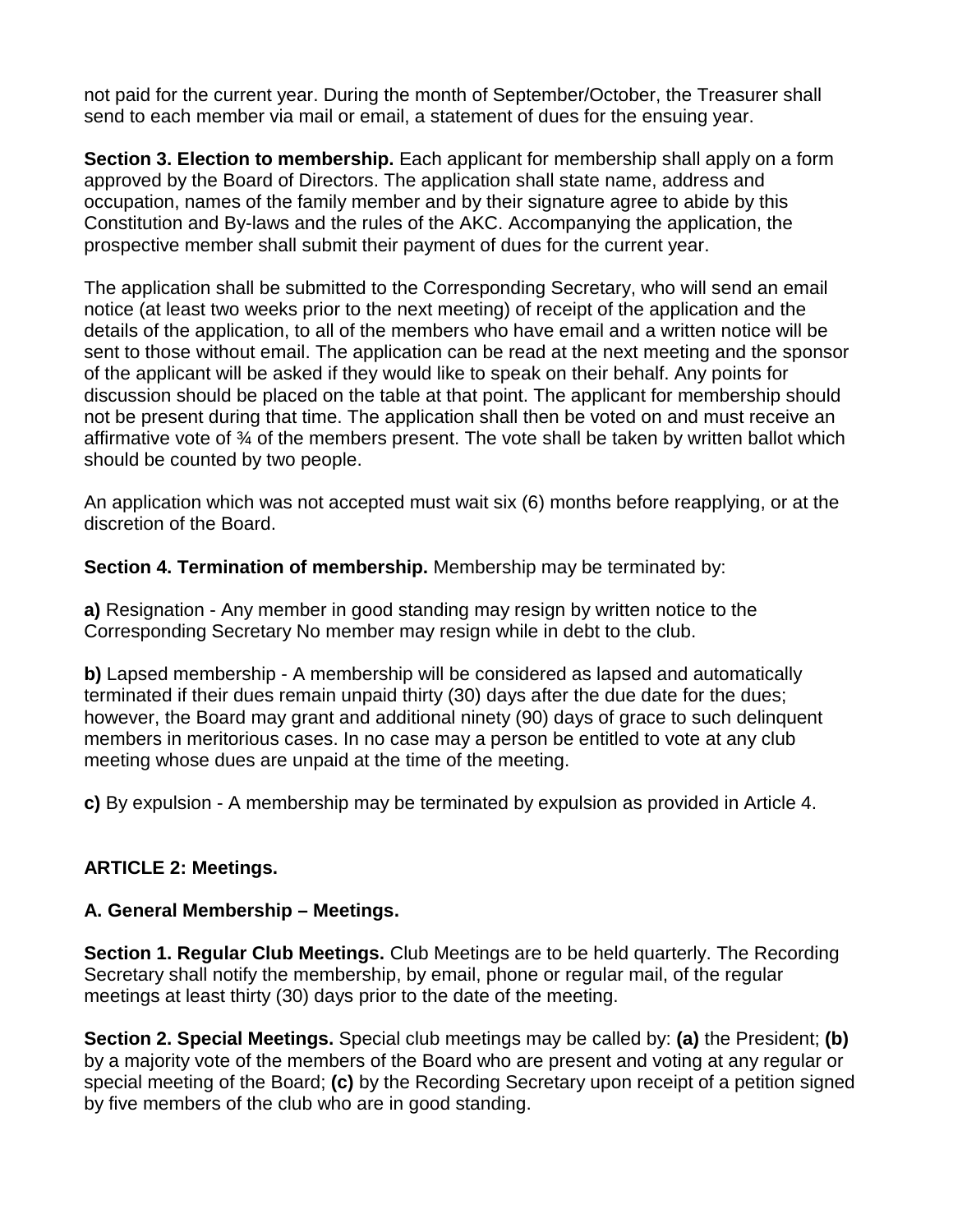Such special meetings shall be held within the greater Chesapeake Bay area at such place, date and hour as may be designated by the person or persons authorized to call such meetings. The Recording Secretary will notify the members by email, regular mail or phone, at least five (5) days in advance of the date of the meeting. The Notice will include the purpose of the meeting, and no other club business will be addressed. The quorum for such a meeting is 20% of the members in good standing.

**Section 3. Voting.** Each member in good standing shall be entitled to vote at any meeting of the Club at which he is present. Proxy voting will not be permitted at any club meeting or election

## **B. Board Meetings.**

**Section 1. Board Meetings.** The first meeting of the Board shall be held following the annual meeting or election. Other meetings of the Board of Directors shall be held at such times and places designated by the President or at least three members of the Board. The Recording Secretary will notify Board Members of the meeting by email, regular mail or phone, at least fourteen (14) days in advance of the meeting. The quorum for a Board Meeting shall be at least fifty percent of the Board voting, in person, regular mail or email. The Board of Directors may conduct its business by mail/email/or phone through the Recording Secretary.

**Section 2. Special Board Meetings.** Special meetings of the Board may be called by the President, or by the Recording Secretary upon receipt of a written request signed by at least three Board members. These meetings shall be held within the Greater Chesapeake Bay area at such place, date and hour as may be designated by the person authorized to call such a meeting. Notification of such a meeting shall be sent (via email or regular mail) by the Corresponding Secretary at least 5 days prior to the date of the meeting. The notice shall state the purpose of the meeting and no other club business will be addressed. A quorum for such a meeting shall be at least five (5) members of the Board.

## **ARTICLE 3: Directors and Officers.**

**Section 1. Board of Directors.** The Board shall be comprised of the President, Vice President, Recording Secretary, Corresponding Secretary and Treasurer and the immediate past President, unless the past President was removed for cause and one Board member at large. Board members shall be members in good standing. The officers and directors shall be elected for a two (2) year term at the club's annual election.

**Section 2. Officers.** The club's officers are the President, Vice President, Secretary, Corresponding Secretary, and Treasurer, and the past President. They shall serve in their respective capacities, for a term of two (2) years, both in regard to the Club, and its meetings and the Board and its meetings.

**a)** The President shall preside at all meetings of the Club and of the Board, and shall have the duties and powers normally appurtenant to the office of President in addition to those particularly specified in these By-Laws.

**b)** The Vice President shall have the duties and shall exercise the powers of the President in case of the President's death absence or incapacity.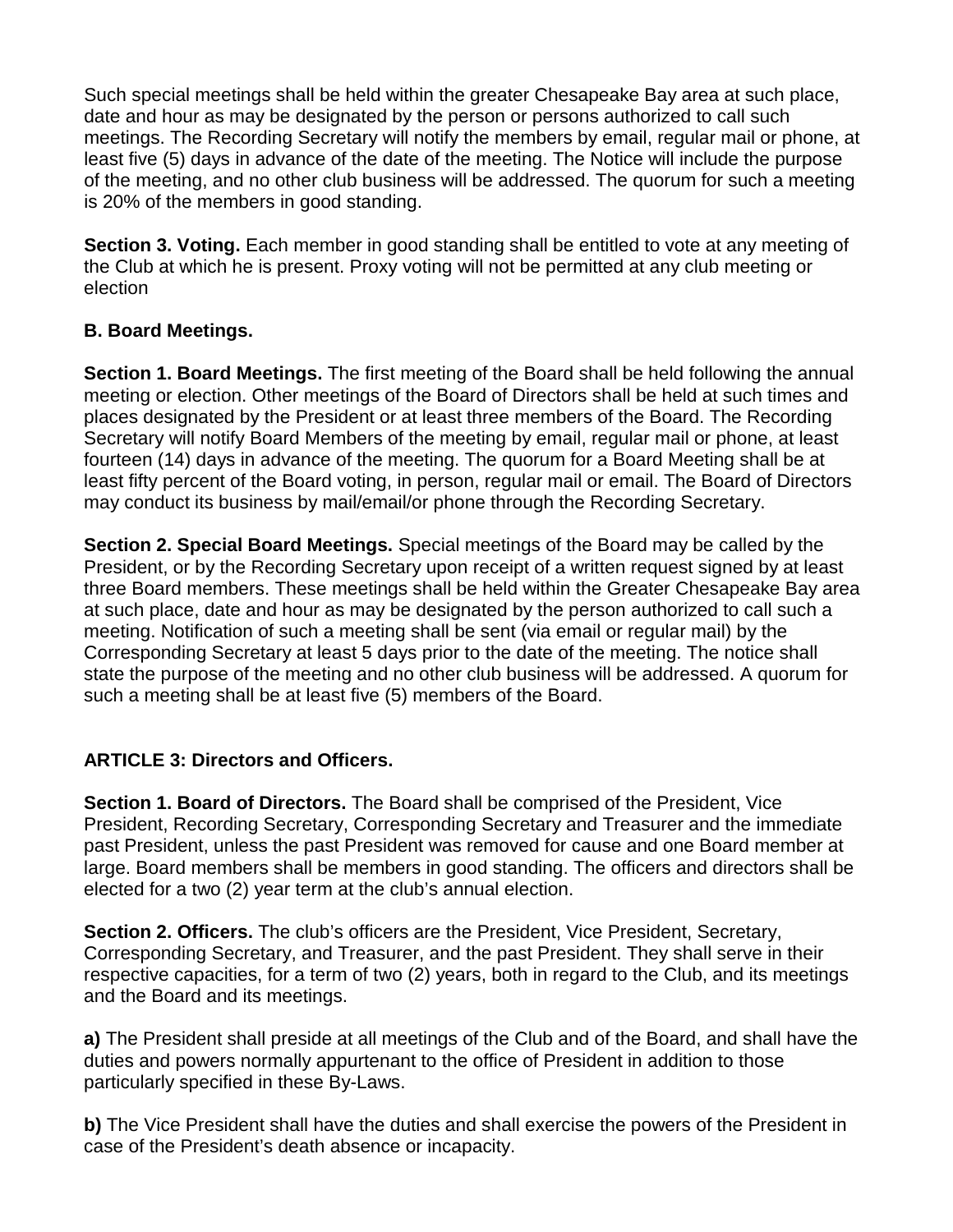**c)** The Recording Secretary shall keep a record of all meetings of the club, of the Board, of all the votes taken by mail, and of all matters of which a record shall be ordered by the Club. She/He shall notify members of meetings, notify officers and directors of their election to office, and keep a roll of members of the club with their addresses.

**d)** The Corresponding Secretary shall have charge of the external club correspondence. She/He shall distribute correspondence to the proper officer or committee, shall respond to or write such letters as may be directed by the President or the Board of Directors. She/He shall receive applications from prospective members; and notify new members of their election to membership.

**e)** The Treasurer shall collect and receive all monies due or belonging to the Club. She/He shall deposit the same, in the name of the Club, in a bank approved by the Board. The books shall at all times be open to inspection by the Board and she/he shall report to them at every meeting. The Treasurer shall also report the condition of the club's finances and every item of receipt or payment not previously reported. At the annual meeting she/he shall render an account of all monies received and expended during the previous fiscal year.

For the purposes of accountability; any check for expenses \$2000.00 and greater will require the Treasurer to procure prior agreement from the President and Vice President. This should be done by email/or mail. However, if the agreement is done via a conversation, there must be some written confirmation of the agreement from the President and Vice President.

**Section 3. Vacancies.** Any vacancies occurring on the Board or among the officers during the year shall be filled, until the next annual election, by a majority vote of all the remaining Board members. The exception is the vacancy of the President which shall be automatically filled by the Vice President, whose resulting vacant position will be filled by the Board.

## **ARTICLE 4: The Club Year, Voting, Nominations, Elections.**

**Section 1. The Club Year.** The Club's fiscal year shall begin on the 1<sup>st</sup> of September. The Club's official year shall begin immediately at the conclusion of the election at the annual meeting and shall continue through the election at the next annual meeting.

**Section 2. Voting.** Voting at the regular and special meetings shall be limited to those in good standing who, are present at the meeting; except for the election of Officers and Directors, and amendments to the Constitution and By-Laws; which shall be decided by written ballot cast by mail/email. Voting by proxy shall not be permitted. The Board may decide to submit other specific questions for decision of the members by written ballot cast by mail or email.

## **Section 3. Annual Meeting/Election of Officers.**

The annual meeting shall be held in the month of October; at which Officers and Directors shall be elected for a period of two (2) years. This election shall be by secret, written ballot from among those nominated in accordance with Section 4 of this article. They shall take office immediately upon conclusion of the election and each retiring officer shall turn over to his successor in office all properties and records relating to that office within 30 days after the election.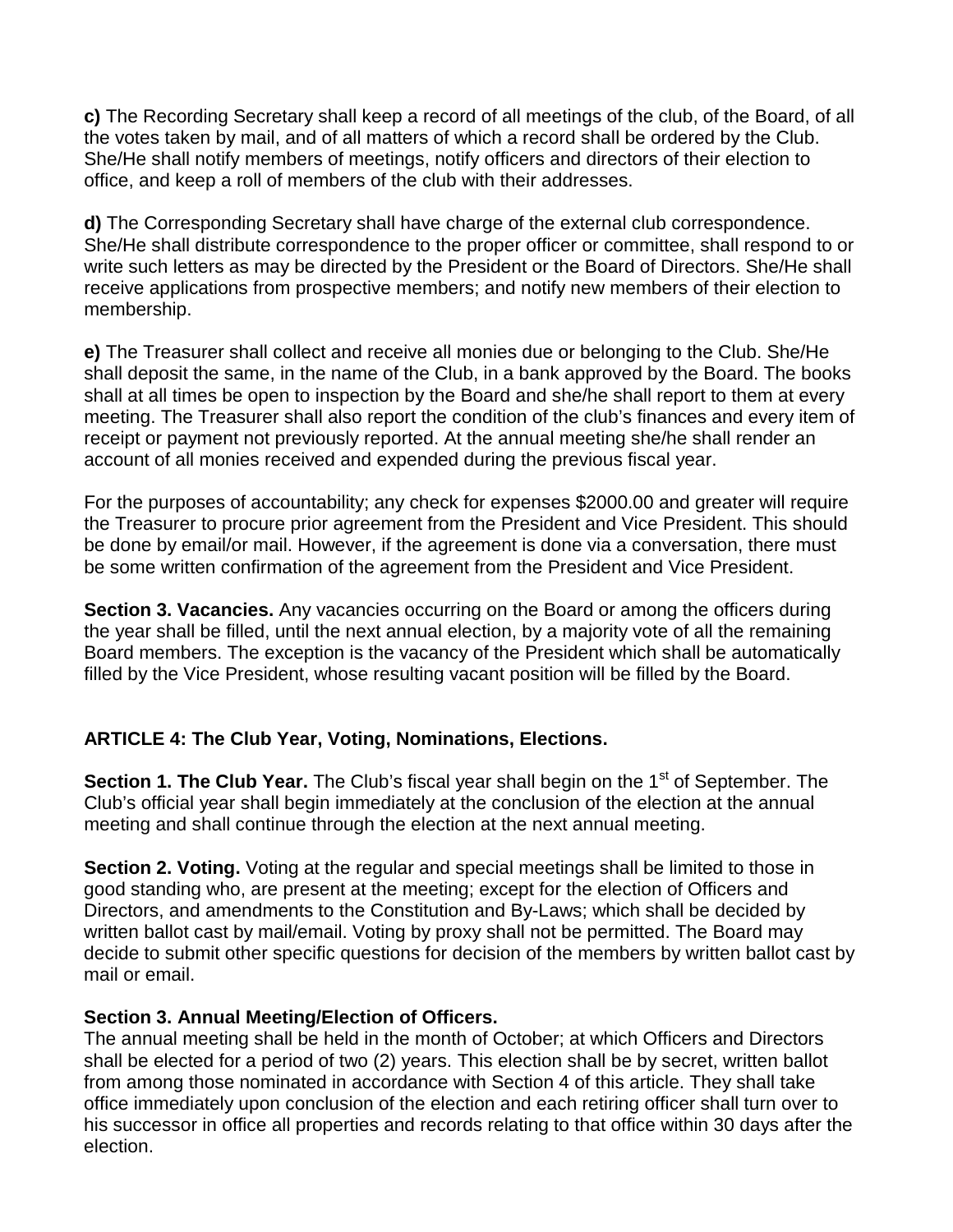**Section 4. Nominations and Ballots.** No person may be a candidate in a club election who has not been nominated in accordance with these by-laws. A nominating committee shall be chosen by the Board before July  $5<sup>th</sup>$ . The Board shall name a chairperson for the committee. The committee shall consist of five (5) persons, which includes the chairperson; all members in good standing. The nominating committee may conduct its business by mail or email or phone.

**a) The nominating committee:** The nominating committee shall nominate from among the eligible members of the club, one candidate for each office and for each position of the Board of directors, and shall procure the acceptance of each nominee. The nominating committee may choose one of more of the existing Officers for another term. The committee shall submit its slate of candidates to the Secretary who shall mail the list, including the full name of each candidate to each member of the club on or before August  $10<sup>th</sup>$ , so that additional nominations may be made by the members so desiring.

**b) Additional nominations:** Additional nominations of eligible members may be made by written petition addressed to the Recording Secretary and received on or before August 30<sup>th</sup> Petitions must be signed by 3 members and accompanied by the written acceptance of each nominee signifying his willingness to be a candidate for the position. No person shall be a candidate for more than one position. Nominations cannot be made at the time of the annual meeting or in any manner other than as provided.

**c) The Recording Secretary/Nominating committee Chairperson:** The Chairman of the nominating committee shall mail/email to each member in good standing, a ballot listing all nominees for each position in alphabetical order, with a blank envelope and a return envelope addressed to the Corresponding Secretary.

Each member will bring their ballot to the meeting in a sealed envelope and submit their written ballot to the Corresponding Secretary. If a member knows they will not be at the meeting they should return the ballot, with their vote, in a sealed envelope, to the Corresponding Secretary, who will check the returns against the list of members whose dues are paid for the current year. The ballots will be counted and certified by two people; one should be the Chairman of the Nominating Committee and the second one to be chosen by the Board of Directors. Once the votes are counted and certified the results will be given to the Recording Secretary to read the results at the annual meeting.

## **ARTICLE 5: Committees.**

**Section 1. Formation.** The Board may each year appoint standing committees to advance the work of the club in such matters as Specialty shows, Hunting tests, obedience trials, trophies, and other fields which may be well served by a committee. Such committees shall always be subject to the final authority of the Board. Special committees may also be appointed by the Board to aid it on particular projects.

**Section 2. Termination/appointment.** Any committee appointment may be terminated by: **(a)** a majority vote of the full membership of the Board upon written notice to the appointee; **(b)** written resignation of the appointee. The Board may appoint successors to those persons whose service has been terminated.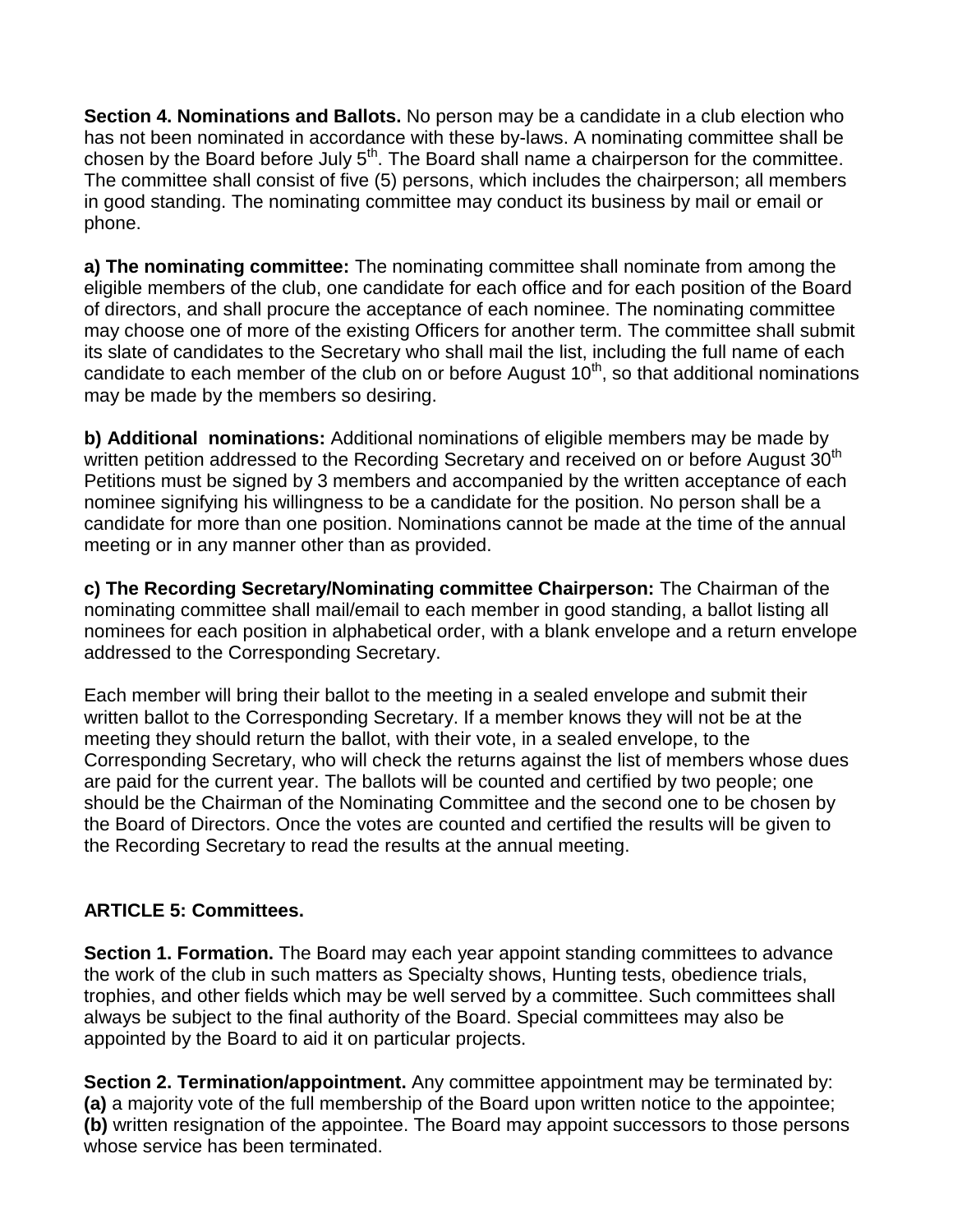## **ARTICLE 6: Discipline.**

**Section 1. American Kennel Club Suspension.** Any member who is suspended from the privileges of the American Kennel Club will be automatically suspended from the privileges of this club for like period.

**Section 2. Charges.** Any member may prefer charges against a general member, board member or officer for alleged misconduct, prejudicial to the best interests of the club or breed. Written charges with specifications must be filed in duplicate with the Corresponding Secretary together with a deposit of Twenty Dollars (\$20.00), which shall be forfeited if such charges are not sustained by the Board or a Committee, following a hearing. The Corresponding Secretary shall promptly send a copy of the charges to each member of the Board or present them at the Board meeting. The Board shall first consider whether the actions alleged in the charges, if proven, might constitute prejudicial to the best interests of the Club. If the Board considers that the charges do not allege conduct, which would be prejudicial to the best interests of the Club, it may refuse to entertain jurisdiction. If the Board entertains jurisdiction of the charges it shall fix a date of hearing by the Board or a committee of not less than 4 members of the Board, not less than one week more than four weeks thereafter. The Corresponding Secretary shall promptly send one copy of the charges to the accused member by registered mail together with a notice of hearing and the assurance that the defendant may personally appear in his/her own defense and bring witnesses if so desired.

**Section 3. Board Hearing.** The Board shall have complete authority to decide whether counsel may attend the hearing, but both complainant and defendant shall be treated uniformly in that regard. Should charges be sustained, after hearing all of the evidence and testimony presented; the Board or committee may by a majority vote of those present suspend the defendant from all privileges of the Club for no more than six months from the date of the hearing. And if it deems necessary, it may recommend to the membership that the penalty be expulsion. Any board member/officer accused of misconduct or actions prejudicial to the best interests of the Club or breed shall, by necessity, not be allowed to serve as a voting member of the board, until the resolution and dissolution of the charges levied against him/her. Immediately after the Board or committee has reached a decision, its findings shall be put into written form and filed with the Secretary. The Corresponding Secretary in turn shall notify each of the parties of the decision and penalty, if applicable.

**Section 4. Expulsion.** Expulsion of a member from the Club may be accomplished only at a meeting of the Club following a hearing and upon recommendation of the Board or Committee as provided in Section 3 of this Article, Such proceeding may occur at a regular or special meeting of the Club to be held within sixty (60) days but not earlier than thirty (30) days after the Boards' recommendation of expulsion. The defendant shall have the privilege of appearing on his own behalf though no evidence shall be taken at this meeting. The President shall read the charges and the findings and recommendations, and shall invite the defendant, if present, to speak on his/her own behalf. The meeting shall then vote by secret, written ballot on the proposed expulsion. A two-thirds (2/3) vote of those present and voting at the meeting shall be necessary for expulsion. If the expulsion is not so voted, the suspension shall stand.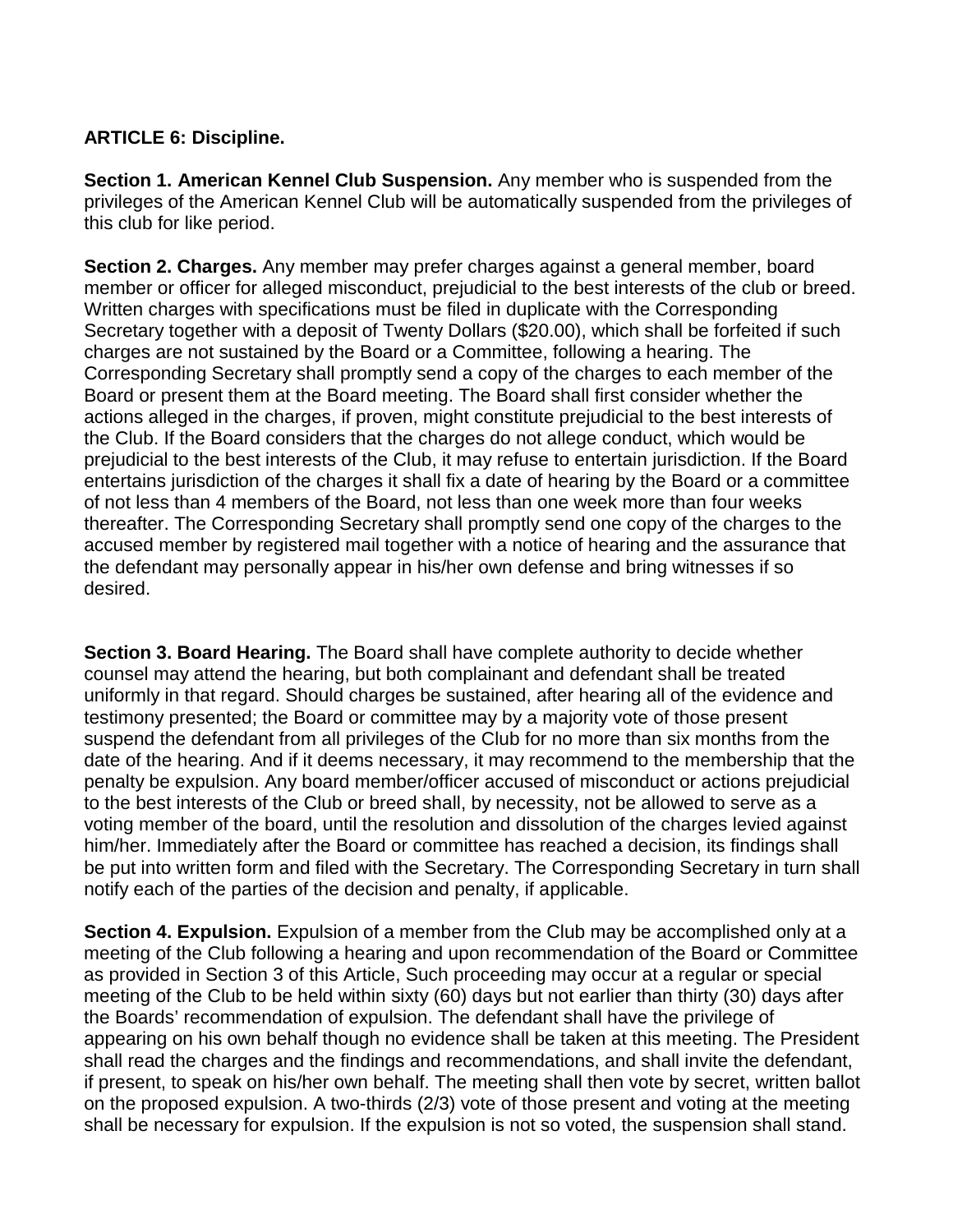### **ARTICLE 7: Amendments.**

**Section 1.** Amendments to the Constitution and By-Laws may be proposed by the Board or by written petition addressed to the Secretary signed by twenty percent (20%) membership in good standing. Amendments proposed by such a petition shall be promptly considered by the Board and must be submitted to the members with recommendations of the Board by the Recording Secretary for a vote within two (2) months of the date when the petition was received by the Secretary.

**Section 2**. The Constitution and By-laws may be amended at any time provided a copy of the proposed amendment has been mailed/emailed by the Recording Secretary to each member in good standing, on the date of the mailing; accompanied by a ballot on which the member shall indicate his choice for or against the action to be taken. The notice shall specify a date, no less than thirty (30) days after the date of the mailing, by which the ballots must be returned to the Recording Secretary to be counted. The Recording Secretary and one other board member, shall count and certify the results. For the changes to be accepted there must be two thirds (2/3) favorable vote, of the members in good standing who return valid ballots within the set time limit.

### **ARTICLE 8: Dissolution.**

**Section 1.** The Club may be dissolved at any time by written consent of no less than twothirds (2/3) of the members. In the event of the dissolution of the Club, other than for purposes of reorganization, voluntary or involuntary or by operation of law, none of the property of the Club, no proceeds and no assets of the Club may be distributed to any of its members. After payment of any and all Club debts, the remaining property and assets shall be given to a charitable organization for the benefit of dogs, selected by the Board.

## **ARTICLE 9: Order of Business.**

**Section 1.** At meetings of the Club the order of business, so far as the character and nature of the meeting may permit, shall be as follows:

Call to order Minutes of the last meeting Report of the President Report of the Recording Secretary Report of the Corresponding Secretary Report of the Treasurer Reports of Committees Election of new members Unfinished business New Business Adjournment

**Section 2.** At the meetings of the Board the order of business, unless otherwise directed by a majority vote of those present shall be as follows: